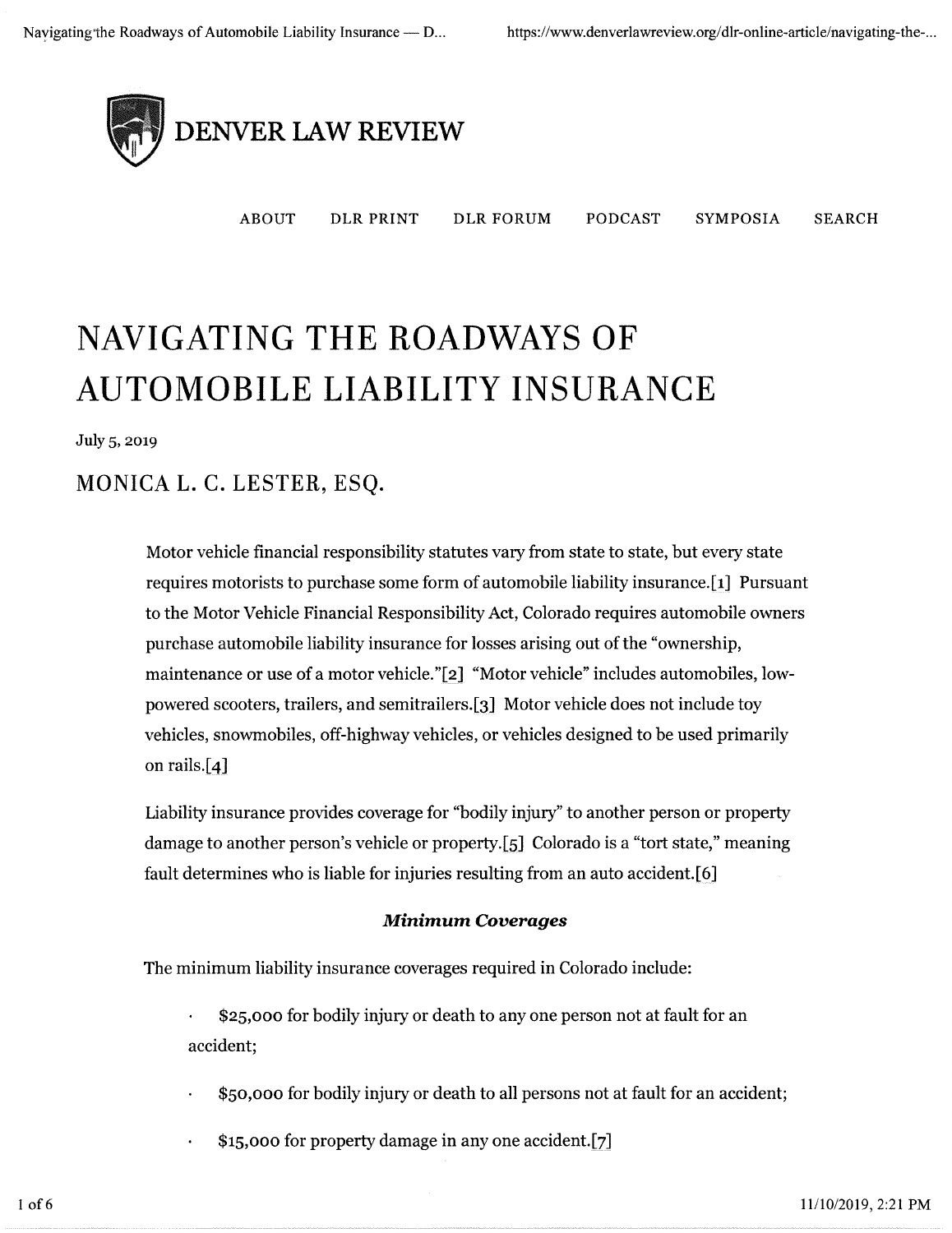Motorists may purchase automobile liability policies providing coverages more extensive than the minimums. $[8]$ 

#### **MedPay**

Medical payments coverage for bodily injury, sickness, or disease resulting from the ownership, maintenance, or use of a motor vehicle is optional.[9] Rejections of medical payments coverage must be in writing or in the same manner in which the application for the policy was taken.[io]

#### **UM/UIM Coverage**

Colorado also has a statute governing uninsured motorist (UM) coverage and underinsured motorist (UIM) coverage.[1i] Insurers must offer UM/UIM coverage in an amount equal to the insured's bodily injury liability limits, but insurers are not required to offer limits higher than an insured's bodily injury liability limits.[12]

UM/UIM coverage is mandatory; however, the coverage maybe rejected.[i3] Colorado requires an insured's rejection of UM/UIM coverage to be in writing, or the rejection is  $invalid.[14]$ 

A. UM Coverage

The term "uninsured" simply means that the owner or driver of a vehicle is not insured.[15]

UM coverage is available for damages resulting from bodily injury or death that an insured is legally entitled to collect from the at-fault owner or driver of an uninsured vehicle arising out of the operation, maintenance or use of an uninsured vehicle. [i6]

#### B. UIM Coverage

An underinsured vehicle is one for which there maybe bodily injury liability coverage in effect, but the limits of such coverage are less than the damages sustained by the insured. $[17]$ 

UIM coverage is available for damages resulting from bodily injury or death that an insured is legally entitled to collect from the at-fault owner or driver of an underinsured vehicle arising out of the operation, maintenance or use of an underinsured vehicle.[i8] UIM covers the difference between the limits of any legal liability coverage and the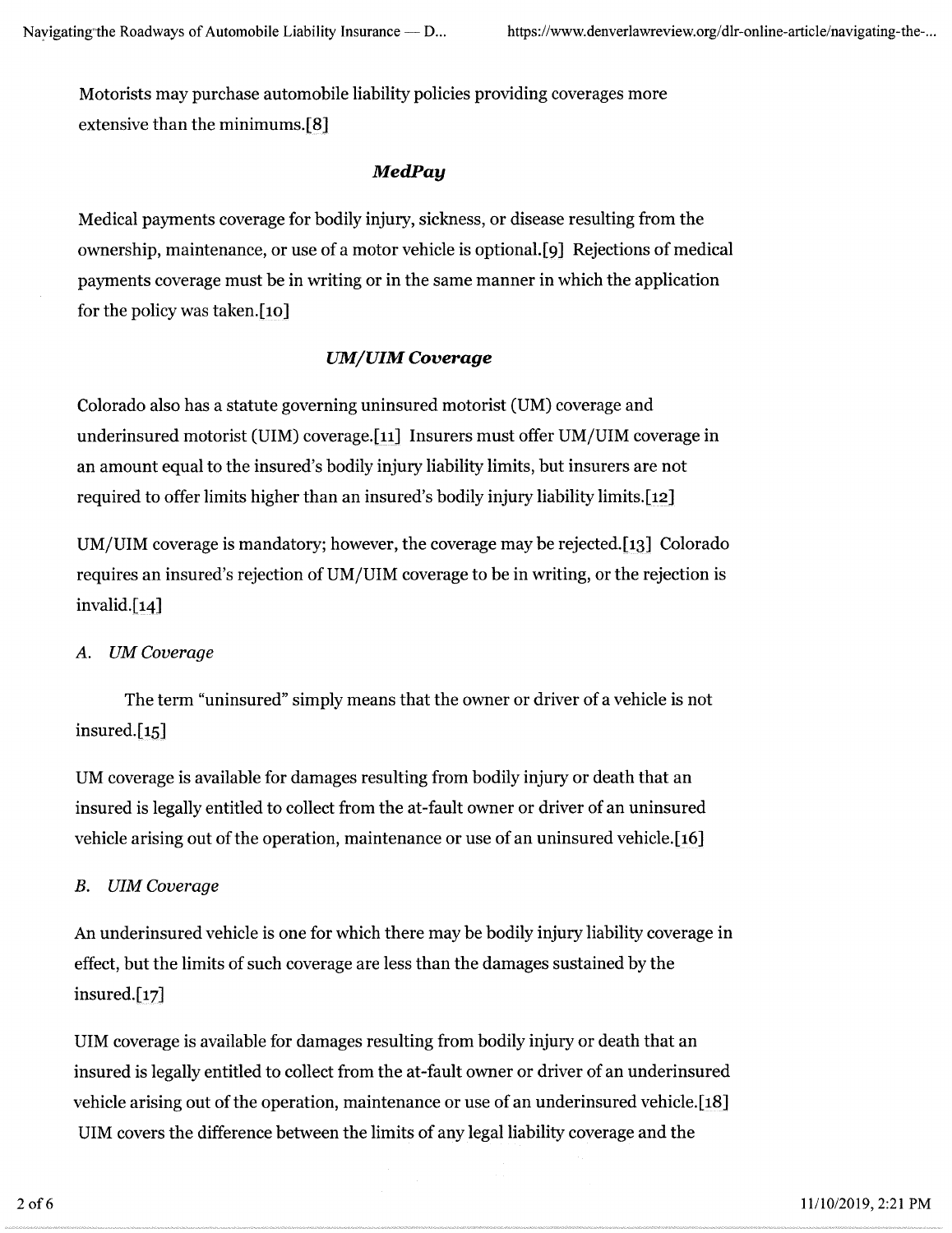damages sustained, excluding exemplary damages, up to the limit of UIM coverage.[19]

## Can Insureds Bring a Cause of Action for Bad Faith for Failure to Pay UM/UIM Benefits?

Yes, Colorado recognizes a cause of action for bad faith for the unreasonable delay or denial of benefits.[2o] The Colorado Consumer Protection Act also provides a cause of action for deceptive trade practices.[2i]

Mere delay may not constitute unreasonable delay in investigating a claim if there is a reasonable and good faith basis to dispute liability and that basis is conveyed to the insured.[22] Similarly, if there is a bona fide dispute on the issue of damages, mere delay in payment may not rise to the level of bad faith.[23]

Practice Tips Related to IIM/UIM Claims for Insurance Carriers and Counsel:

1. UM/UIM claims are among the most likely to give rise to extra-contractual claims.[24] As a result, it is important to be aware of practices that courts have found to be unreasonable or unwise.

2. Colorado requires that a UIM insurer fully investigate a UIM claim regardless of whether the tortfeasor's limits of liability are exhausted.[25]

3. Diligently investigate the facts, fairly evaluate the claim, and act promptly and reasonably when a claim is filed by the insured.

4. Conclude the investigation within a reasonable time and notify the insured of any action with respect to the claim for UM/UIM benefits.

5. A refusal to settle must be reasonable.[26]

6. As an insurer, determine whether to intervene in the litigation between the insured and the tortfeasor.

~. Determine whether there are undisputed amounts with respect to medical bills which may or should be paid while the claim is investigated. *Fisher v. State* Farm Mutual Auto. Ins. Co. requires a UIM carrier to tender the undisputed amount owed as soon as it is determined, regardless of whether other benefits are contested.[27]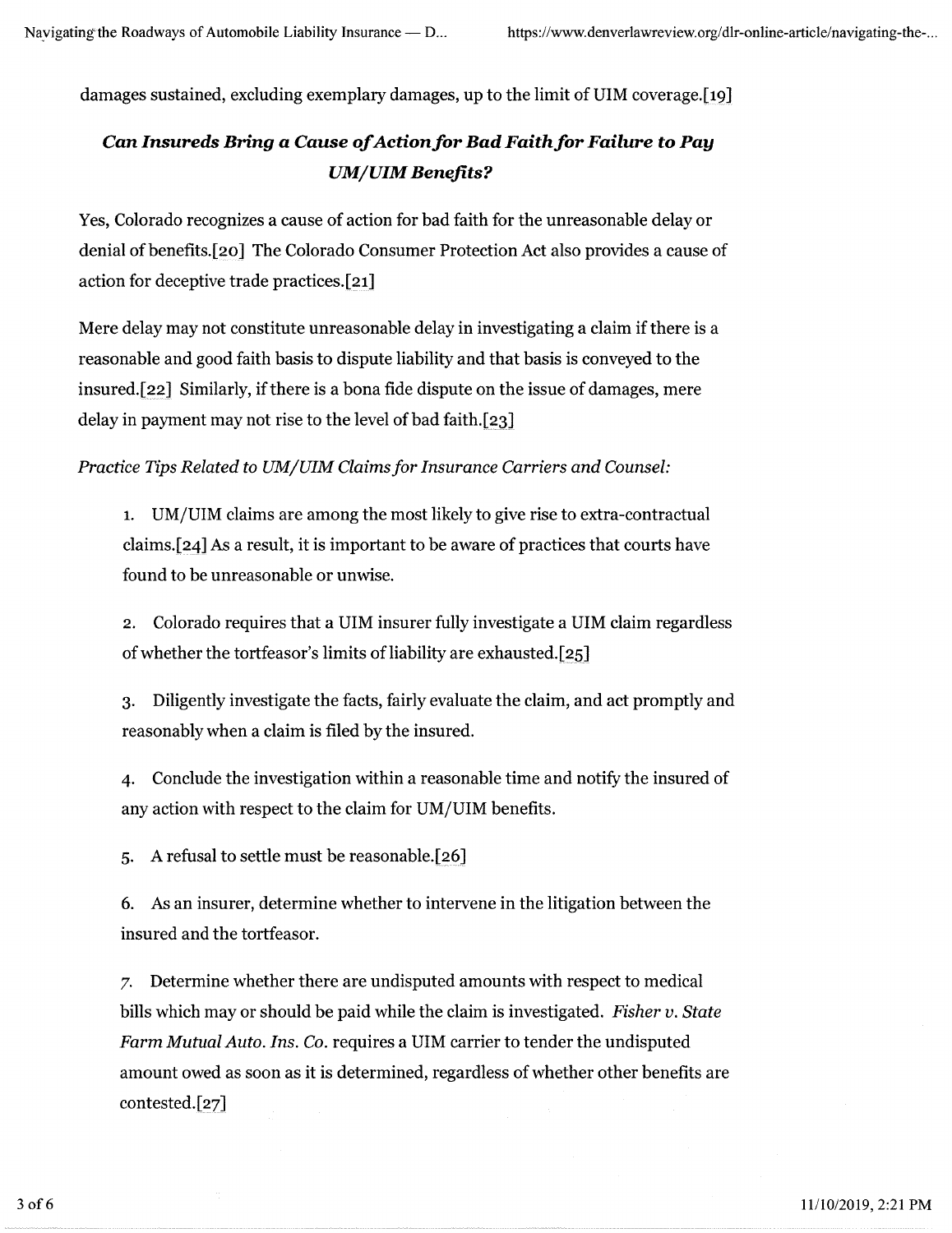## Uninsured Motorist Property Damage Coverage ("UMPD")

In Colorado, UMPD is available to persons insured who are legally entitled to recover damages from the owner or operator of an uninsured or underinsured vehicle because of property damage to the motor vehicle described in the policy arising out of the operation, maintenance or use of the uninsured or underinsured vehicle.[28]

### Conclusion

When assigned a new auto claim or case, familiarize yourself with the applicable statutes. Even if you handled a case two years ago, check the current statutes because automobile insurance laws change frequently. Additionally, review case law to determine whether a new ruling affects the handling of the case.

[i] Jeffrey W. Stempel, The Insurance Policy as Social Instrument and Social Institution, 51 Wm. & Mary L. Rev. 1489, 1497-98, (Mar. 2010) ("[E]very state effectively requires auto insurance in order to license a car.").

 $[2]$  C.R.S. § 42-7-101, et seq.; C.R.S. § 10-4-635(1)(a).

 $\lceil 3 \rceil$  C.R.S. § 10-4-601(6); C.R.S. § 42-7-103(8).

 $[4]$  C.R.S. § 10-4-601(6).

 $[5]$  C.R.S. § 42-7-103(2).

[6] Trevor M. Gordon, To Reform or Repudiate? An Argument on the Future of No-Fault Auto Insurance, 17 Quinnipiac Health L.J. 63, 75, 2013-2014.

 $[7]$  C.R.S. § 10-4-620; C.R.S. § 42-7-103(2).

 $[8]$  C.R.S. § 10-4-621(1).

 $[9]$  C.R.S. § 10-4-635.

 $\lceil$ 10] C.R.S. § 10-4-635(1)(b).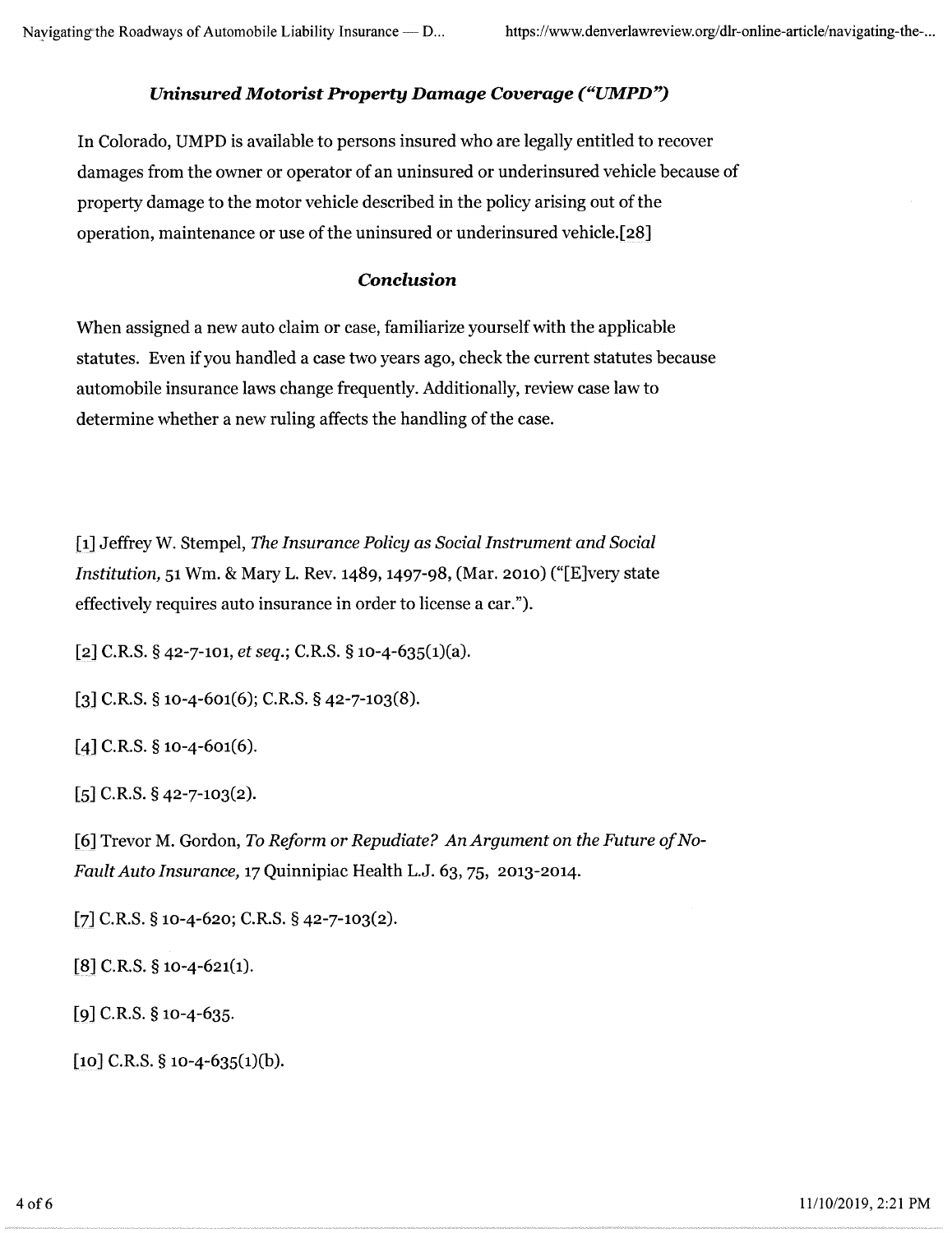[11] See C.R.S. § 10-4-609.

 $[12]$  C.R.S. § 10-4-609(2).

[13] See C.R.S. § 10-4-609.

[14] See C.R.S.  $\S$  10-4-609(1)(a).

[15] 9 Steven Plitt, et al., Couch on Ins. § 123:36 (3d ed. 2018).

 $[16]$  See, e.g., C.R.S. § 10-4-609(1)(a).

[17] Pham v. State Farm Auto. Ins. Co., 296 P.3d 1038, 1042 (Colo. 2013); Rivera v. American Fam. Ins. Group, 292 P.3d 1i8i, 1182 (Colo. App. 2012}.

[18] C.R.S.  $\S$  10-4-609(1)(a).

[19] C.R.S.  $\S$  10-4-609(c).

 $[20]$  C.R.S. §§ 10-3-1115, 10-3-1116.

[21] C.R.S. § 6-1-105.

[22] See Sanderson v. American Fam. Mut. Ins. Co., 25i P.3d 1213, 122o-2i (Colo. App. 2010).

[z3] Francis C. Amendola, J.D., et al., Adjustment of Loss or Settlement in Cases Involving Uninsured or Underinsured Motor Vehicle Insurance, 46A C.J.S. Insurance § 2343 March 2019 Update).

[24] D. Duff McKee, J.D., Punitive Damages Against an Insurer for the Bad-Faith Handling of a First-Party Claim, 18 Am. Jur. Proof of Facts 3d 323, § i (Feb. 2019 Update) (bad faith claims are "attractive" because of the availability of extra-contractual damages); see C.R.S. § 10-3-1116(1).

[25] See Tubbs v. Farmers Ins. Exch., 353 P.3d 924, 926-27 (Colo. App. 2015) (an insured's recovery of the full amount or nothing from a liable party's insurer has no impact on the UIM insurer's obligation to pay benefits).